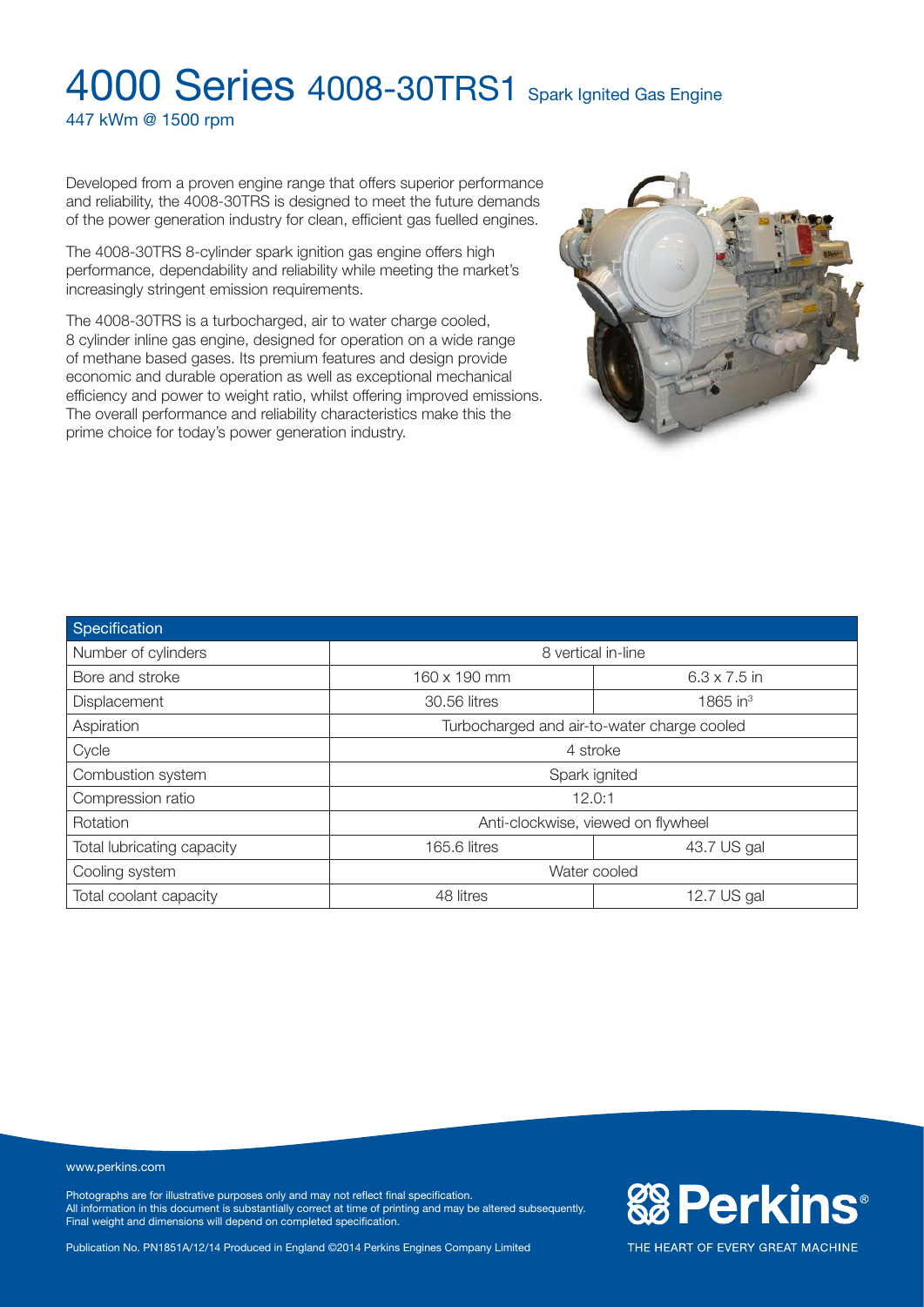447 kWm @ 1500 rpm

### Features and benefits

#### Economic power

- Utilises advanced combustion technology to deliver durable and reliable power
- High commonality of components with other engines in the 4000 Series family for reduced stocking levels
- Individual large valve cylinder heads with matched deep bowl pistons for greater swirl, achieve high mechanical efficiency

### Reliable power

- Developed and tested using the latest engineering techniques
- Piston temperatures controlled by an advanced gallery jet cooling system
- Extended durability and attention to reducing servicing with extended component life add benefit of the reduced whole life cost
- Robust to varying gas quality Specs for both natural gas and biogas are available\*

### Compact, clean and efficient power

- Exceptional power-to-weight ratio and compact size give optimum power density for ease of transportation and installation
- $\bullet$  In excess of 40% mechanical efficiency
- Designed to provide excellent service access for ease of maintenance
- Engines to comply with major international standards
- All engines in the 4000 Series family are capable of meeting the NO<sub>x</sub> requirements of TA Luft

### Product support

- With highly trained Perkins distributors in thousands of communities in over 180 countries, you are never far away from expert product knowledge, genuine parts and a range of advanced diagnostic technology for keeping your engine in peak condition
- Warranties and Service Contracts
- We provide one-year warranties for our gas engines, as standard. These are supported by multilevel Extended Service Contracts that can be bought additionally Discover more www.perkins.esc
- To find your local distributor: www.perkins.com/distributor

\*Engine specification suitable for running on landfill gas, digester gas, biogas and coal bed mine gas. (Please contact your account manager or nearest distributor for more information)

#### www.perkins.com

Photographs are for illustrative purposes only and may not reflect final specification. All information in this document is substantially correct at time of printing and may be altered subsequently. Final weight and dimensions will depend on completed specification.



THE HEART OF EVERY GREAT MACHINE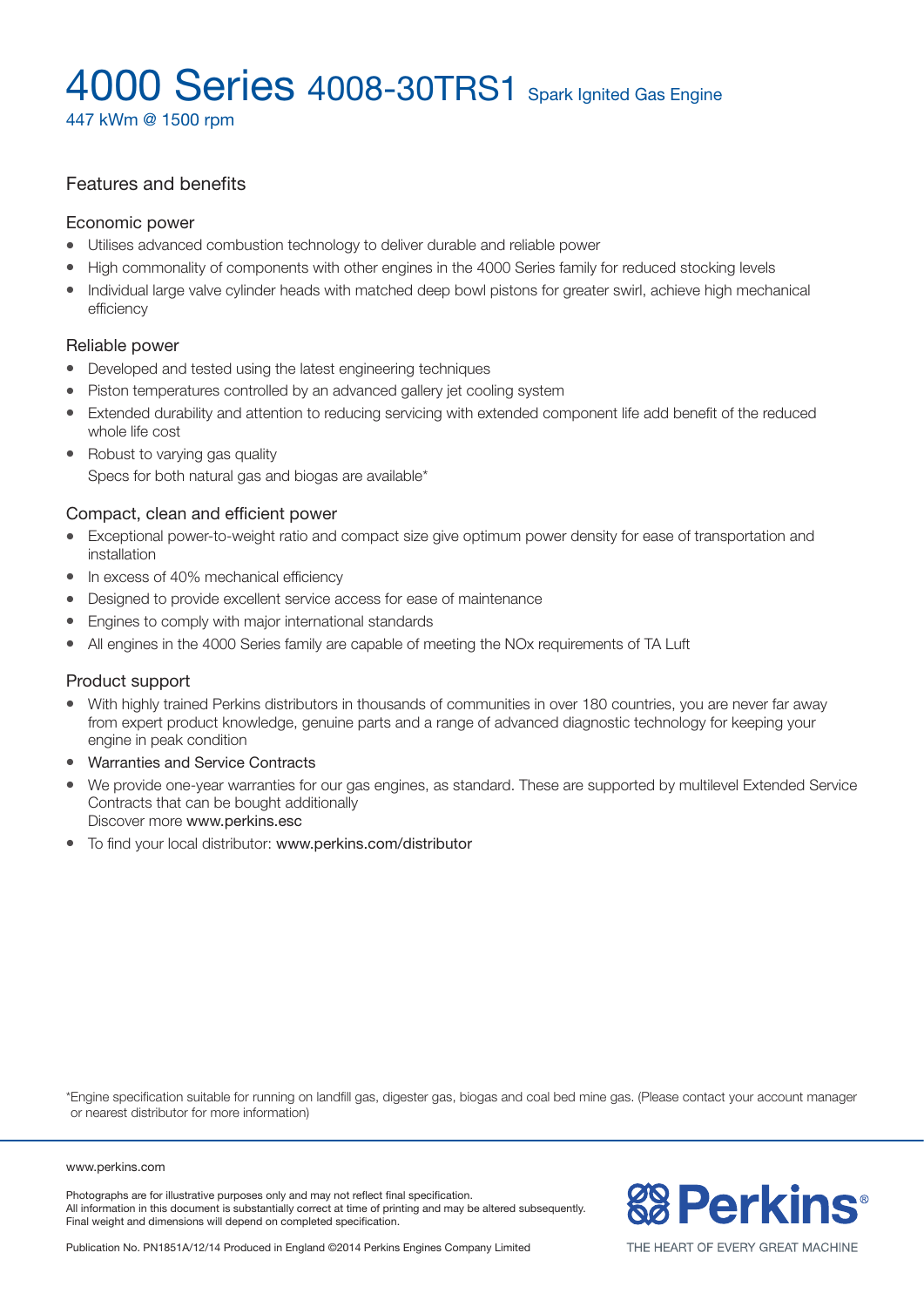447 kWm @ 1500 rpm

### Technical information

#### Air inlet and exhaust

- $\bullet$  Mounted air filter replaceable cartridge type
- Dry exhaust manifolds
- Exhaust manifold shielding
- High efficiency turbocharger

### Governing, gas and ignition system

- Air/Fuel mixer with zero pressure regulator and mixture adjustment screw
- Metal braided flexible gas connection
- Altronic 800 'C' Series ignition system with individual cylinder ignition coils, spark plugs
- Digital governing system, governing to ISO8528-5 class G2

#### Lubrication system

- Gear driven, externally mounted lubricating oil pump
- $\bullet$  Wet sump with filler and dipstick
- Full-flow replaceable canister type oil filters
- l Jacket water cooled shell and tube oil cooler/stabiliser
- Closed circuit crankcase ventilation system natural gases only

### Cooling system

- Pressurised jacket water cooling system, gear-driven jacket water, circulating pump supply on Electro unit only
- $\bullet$  Air to water charge cooler, pipe work supply on Electro unit only
- $\bullet$  Jacket water thermostatic control supply on Electro unit only

#### Electrical equipment

- 24 volt starter motor
- 24 volt 70 amp battery charging alternator with integral voltage, regulator and activating switch supply on Electro unit only
- High coolant temperature
- Low oil pressure switch
- High manifold pressure switch
- Digital knock detection

#### Flywheel and housing

- High inertia flywheel to SAE J620 Size 14
- SAE '0' flywheel housing

### **Mountings**

• Front and rear engine mounting support

#### Literature

• User's Handbook and Parts Manual

### Optional equipment

- 220 / 240 volt thermostatically controlled immersion heater
- Three way thermostatic valve for charge cooler cooling circuit
- Mechanically driven water pump for charge cooler circuit
- Exhaust temperature monitoring
- $\bullet$  Tool kit
- Additional manuals

#### www.perkins.com

Photographs are for illustrative purposes only and may not reflect final specification. All information in this document is substantially correct at time of printing and may be altered subsequently. Final weight and dimensions will depend on completed specification.

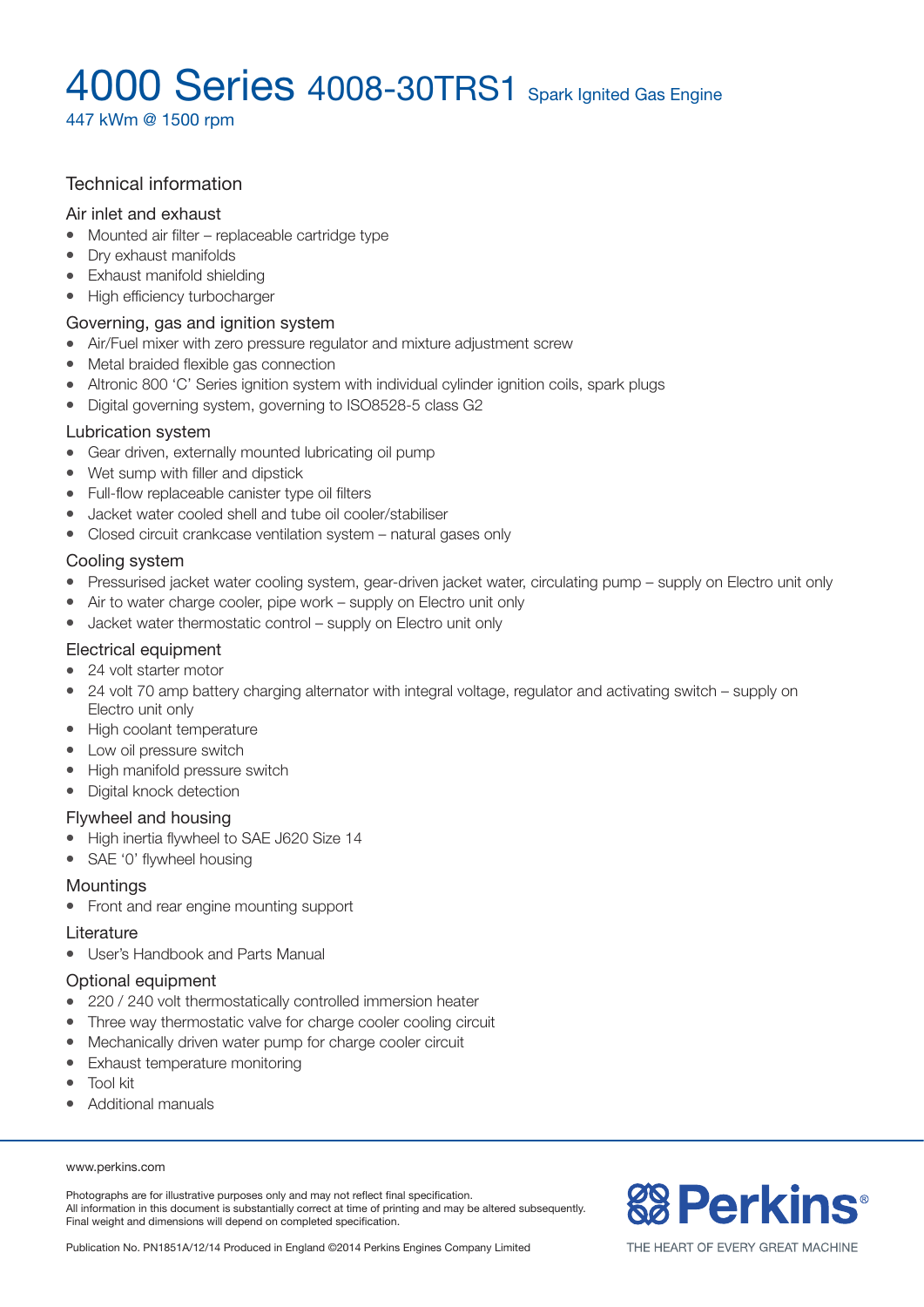447 kWm @ 1500 rpm



| Engine package weights and dimensions |              |         |                   |          |  |  |
|---------------------------------------|--------------|---------|-------------------|----------|--|--|
|                                       | Electro unit |         | Cogeneration unit |          |  |  |
| Length                                | 2658 mm      | 105 in  | 2559 mm           | $101$ in |  |  |
| Width                                 | 1633 mm      | 64 in   | 1418 mm           | 56 in    |  |  |
| Height                                | 1782 mm      | 70 in   | 1782 mm           | 70 in    |  |  |
| Weight (dry)                          | 3350 kg      | 7385 lb | 3350 kg           | 7385 lb  |  |  |

www.perkins.com

Photographs are for illustrative purposes only and may not reflect final specification. All information in this document is substantially correct at time of printing and may be altered subsequently. Final weight and dimensions will depend on completed specification.

**& Perkins®**